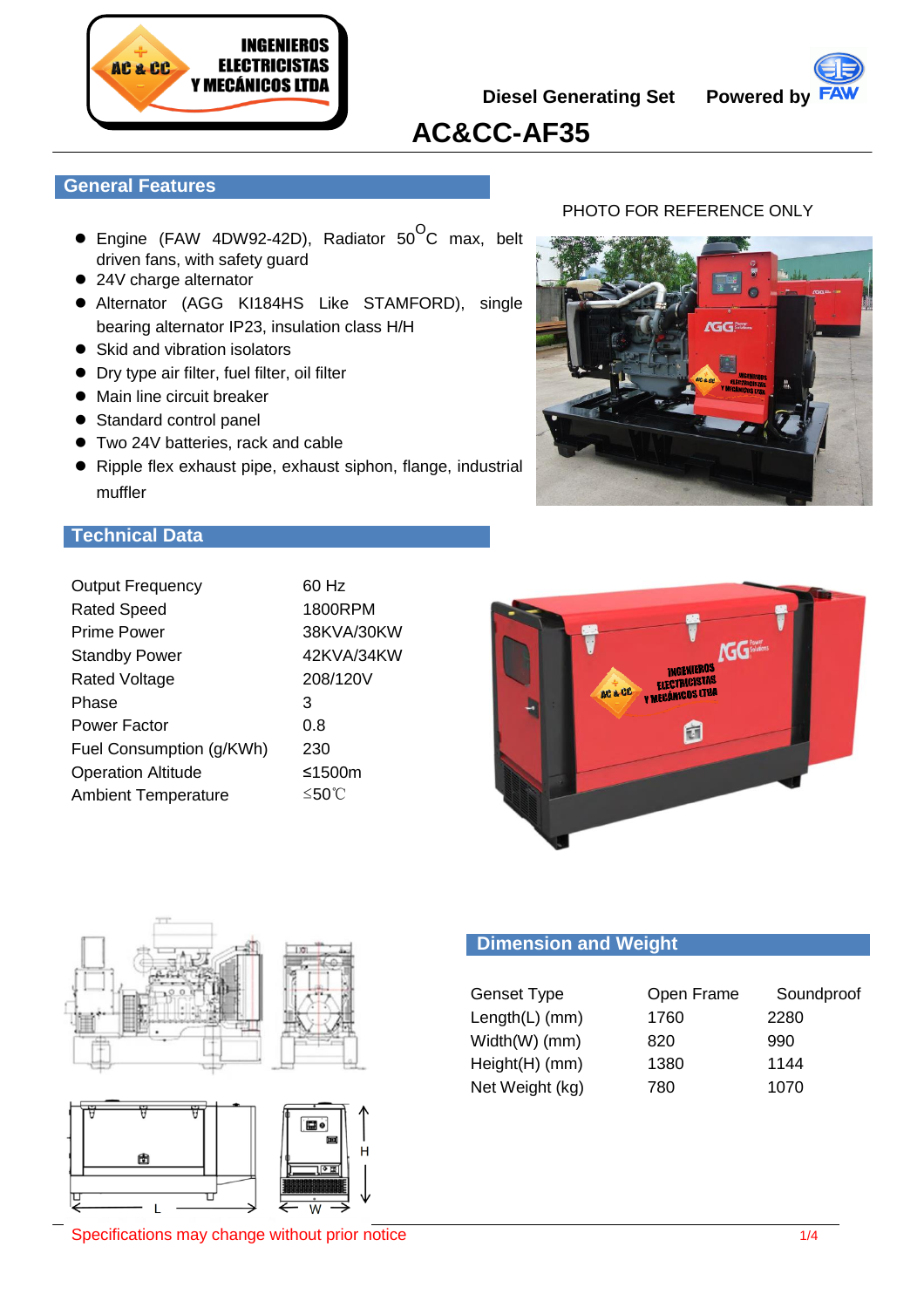

**Diesel Generating Set Powered by**



# **AC&CC-AF35**

## **Engine Specification**

| Manufacturer / Model:            | FAW 4DW92-42D, 4-cycle                      |
|----------------------------------|---------------------------------------------|
| Air Intake System:               | Natural                                     |
| Fuel System:                     | A model fuel pump                           |
| <b>Cylinder Arrangement:</b>     | 4 in line                                   |
| Displacement:                    | 3.86L                                       |
| Bore and Stroke:                 | 102*118 (mm)                                |
| <b>Compression Ratio:</b>        | 17.5:1                                      |
| Rated RPM:                       | 1800rpm                                     |
| Max. Standby Power at Rated RPM: | 34KW                                        |
| Governor Type:                   | RSV Mechanical(Std) / Electronic (Optional) |
| <b>Exhaust Gas Flow:</b>         | 8.3m3/min                                   |
| <b>Exhaust Temperature:</b>      | 580°C                                       |
| Max Back Pressure:               | 6.5kPa                                      |
|                                  |                                             |
| <b>Burning Capacity:</b>         | 2.2m3/min                                   |
| Air Flow:                        | 90m3/min                                    |
| <b>Total Oil Capacity:</b>       | 8L                                          |
| Oil Consumption:                 | $0.05$ L/h                                  |
| <b>Total Coolant Capacity:</b>   | 4L                                          |
|                                  |                                             |

## **Alternator Specification**

| Manufacturer / Model:                    | AGG KI184HS Like STAMFORD                |  |
|------------------------------------------|------------------------------------------|--|
| Number of Phase:                         | 3                                        |  |
| <b>Connecting Type:</b>                  | 3 Phase and 4 Wires, "Y" type connecting |  |
| Number of Bearing:                       | 1                                        |  |
| <b>Protection Grade:</b>                 | IP <sub>23</sub>                         |  |
| Exciter Type:                            | Brushless, self-exciting                 |  |
| Insulation Class, Temperature Rise:      | H/H                                      |  |
| Telephone Influence Factor (TIF):        | $50$                                     |  |
| THF:                                     | < 2%                                     |  |
| <b>Voltage Regulation, Steady State:</b> | ≤±1%                                     |  |
| <b>Alternator Capacity:</b>              | 42 KVA                                   |  |
|                                          |                                          |  |
| Air Cooling Flow:                        |                                          |  |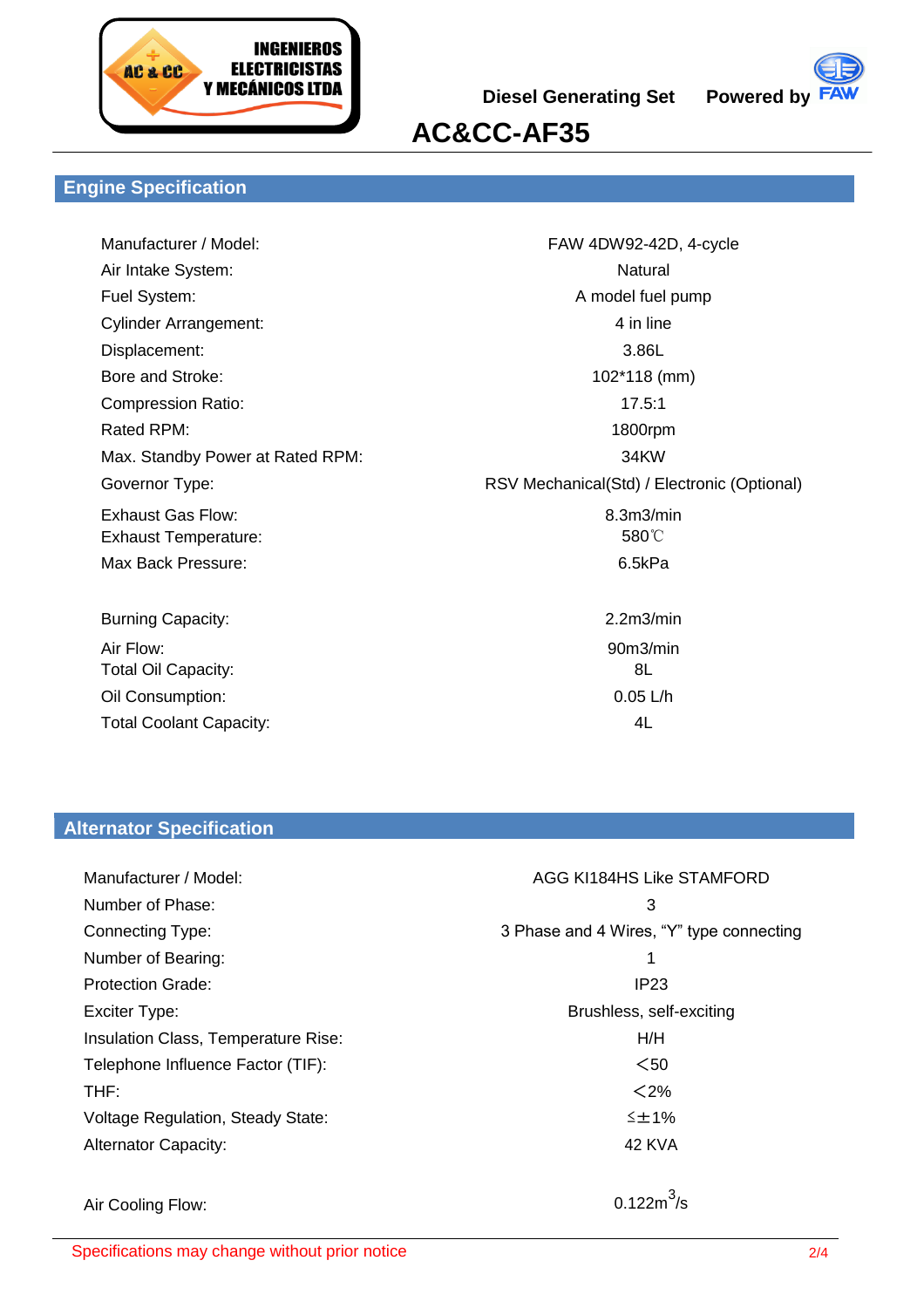



**AC&CC-AF35**

## **Control System**

### **Standard Deepsea DSE6020 Auto Mains Failure Control Panel**

- Manual or Auto Start Module for single genset applications. Designed to work with electronic and non-electronic engines, providing advanced engine monitoring and protection features.
- Includes a back-lit icon LCD display which shows the status of the engine at all times. Monitors engine speed, frequency, voltage and run hours and also displays the warning and shutdown status.
- Includes extensive outputs and inputs making this product ideal for a wide variety of applications. It can either be programmed using the front panel or by using DSE PC software.

### **Optional Deepsea DSE7320 Auto Mains Failure Control Panel**

- Auto Mains (Utility) Failure Control Module suitable for a wide variety of single genset applications.
- Displays warnings, shutdown and engine status info on the back-lit LCD screen, illuminated LEDs, remote PC. Monitors the mains (utility) supply. Includes USB, RS232 and RS485 ports for system expansion.
- Compatible with electronic and non-electronic engines and offer flexible inputs, outputs and engine protections to meet extensive industry requirements.
- Includes enhanced event and performance monitoring, remote communications to reduce engine wear. It can either be programmed using the front panel or by using DSE PC software.

### **Optional Deepsea DSE8610 Auto Paralleling Control Panel**

- Synchronizing Auto Start Control Module for multi-genset load share system, designed to synchronize up to 32 gensets including electronic and non-electronic engines.
- Monitors the genset and indicates operational status and fault conditions, automatically starting or stopping the engine on load demand or fault condition.
- System alarms are annunciated on the LCD screen, illuminated LED and audible sounder.
- Records 250 events log for maintenance. Extensive monitoring, metering and protection features are included as well as comprehensive communication and system expansion options.
- Using DSE PC Software allows alteration of the operational sequences, timers, alarms with all communication ports active.